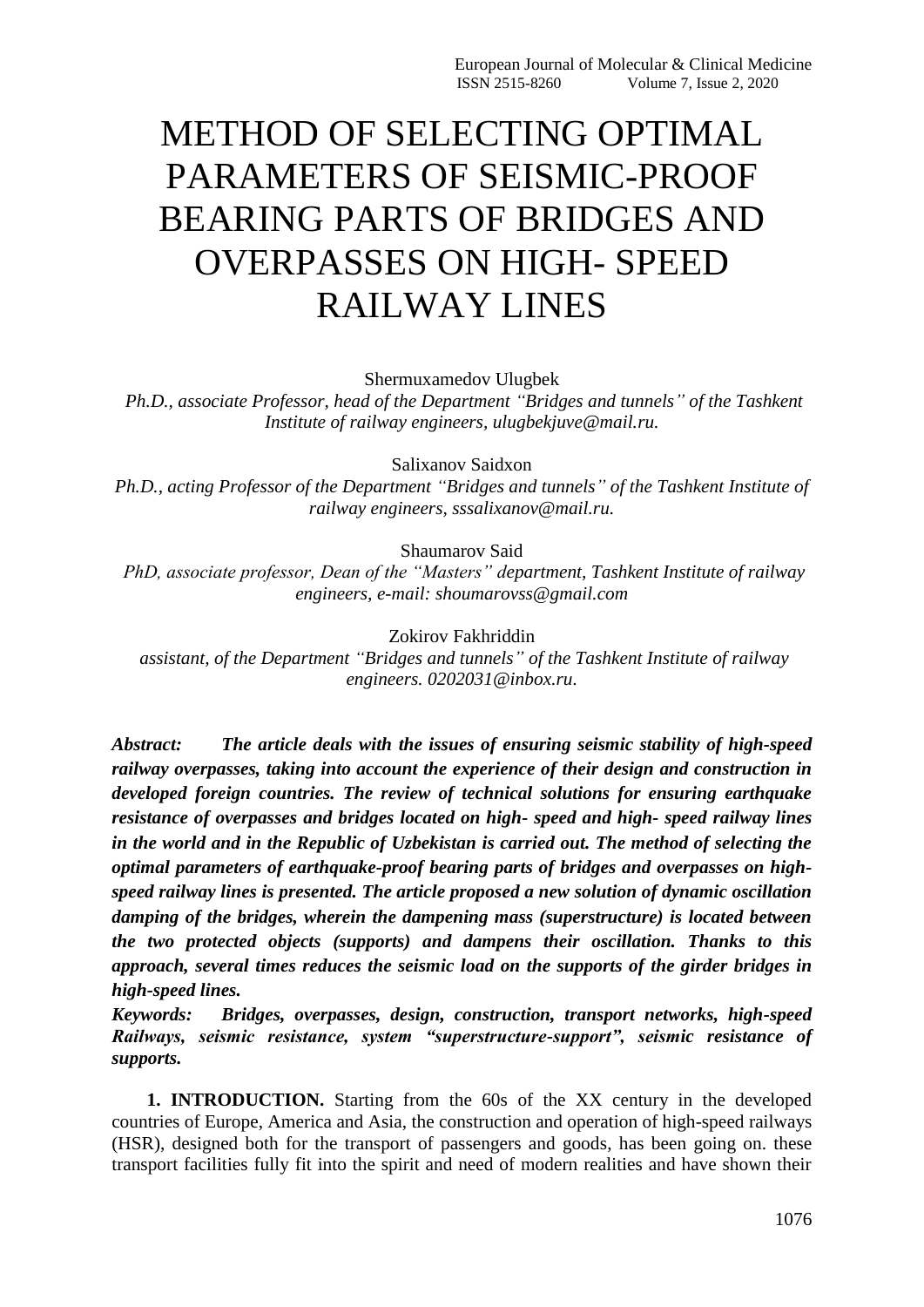relevance and effectiveness (Fig. 1)

At present, HSR networks are created on the railways of Japan, China, France, Germany, Italy, Spain, and Great Britain. Western European countries have combined their high-speed highway networks into a common system with a total length of about 15 thousand km, and in China, at present, the length of the high-speed highway network reaches more than 40 thousand km. On these highways, traffic is usually carried out at an average speed of 250– 300 km/h [1].



**Figure1. High-speed railway on the overpass (PRC. 2010)**

**2. MAIN PART.** In high-speed highways, in contrast to the usual non-high-speed traffic, it is required to use a powerful upper track structure (including on bridges and overpasses) with long length jointless rail lashes. The need to use a welded jointless path on bridges is explained by the desire to improve the conditions for the interaction of the track and rolling stock, reduce the vibrodynamic effects on bridges or overpasses due to the presence of rail joints, and increase the comfort and safety of travel [2-4].

As is known, the territory of the Republic of Uzbekistan is a seismic hazard zone. With the introduction of new high-speed railway lines in the country, it became necessary to ensure not only the bearing capacity, but also the seismic resistance of bridge structures.

In the regional conditions of the Republic of Uzbekistan, among the problems posed by high-speed traffic to design and scientific organizations, a large place is occupied by the problem of the dynamic behavior of railway bridges and overpasses under the vertical and horizontal effects of train loadsin combination with seismic impact.

Taking into account the experience of building high-speed rail in developed foreign countries, it can be stated that holding high-speed rail at a certain height (20-40 m) above the earth's surface, i.e. on overpasses, may be the most rational and efficient in economic terms. Such a solution will meet modern requirements in the field of construction of transport facilities [7,11-13].

In bridge structures, under the influence of rolling stock, oscillations occur, characterized by amplitude, frequency, speed and other parameters. The nature of the oscillatory process depends on the type, condition and properties of the soil of the subgrade, the design of the upper track structure, speed, axial, linear loads and other factors [5, 6].

It should be noted that the more vulnerable part of the bridges is the supports. For this, in order to maintain bridge supports from seismic loads, it is necessary to correctly select the settings of the absorbers (seismic insulating bearing parts) [9].

Bridges, overpasses, as well as other artificial structures on railways, are among the socalled barrier objects, and their anti-seismic reinforcement is given priority. The requirements for the seismic resistance of bridges, overpasses and other transport structures are set forth in the current standards of all countries subject to seismic influences, including our country.

An analysis of foreign earthquake-resistant transport construction showed that one of the most seismically hazardous areas is Japan. The result of the proper quality of the design and construction of the HF of Japan was that the vast majority of their structures and devices did not receive serious damage during the strong earthquake of 2011. Nevertheless, its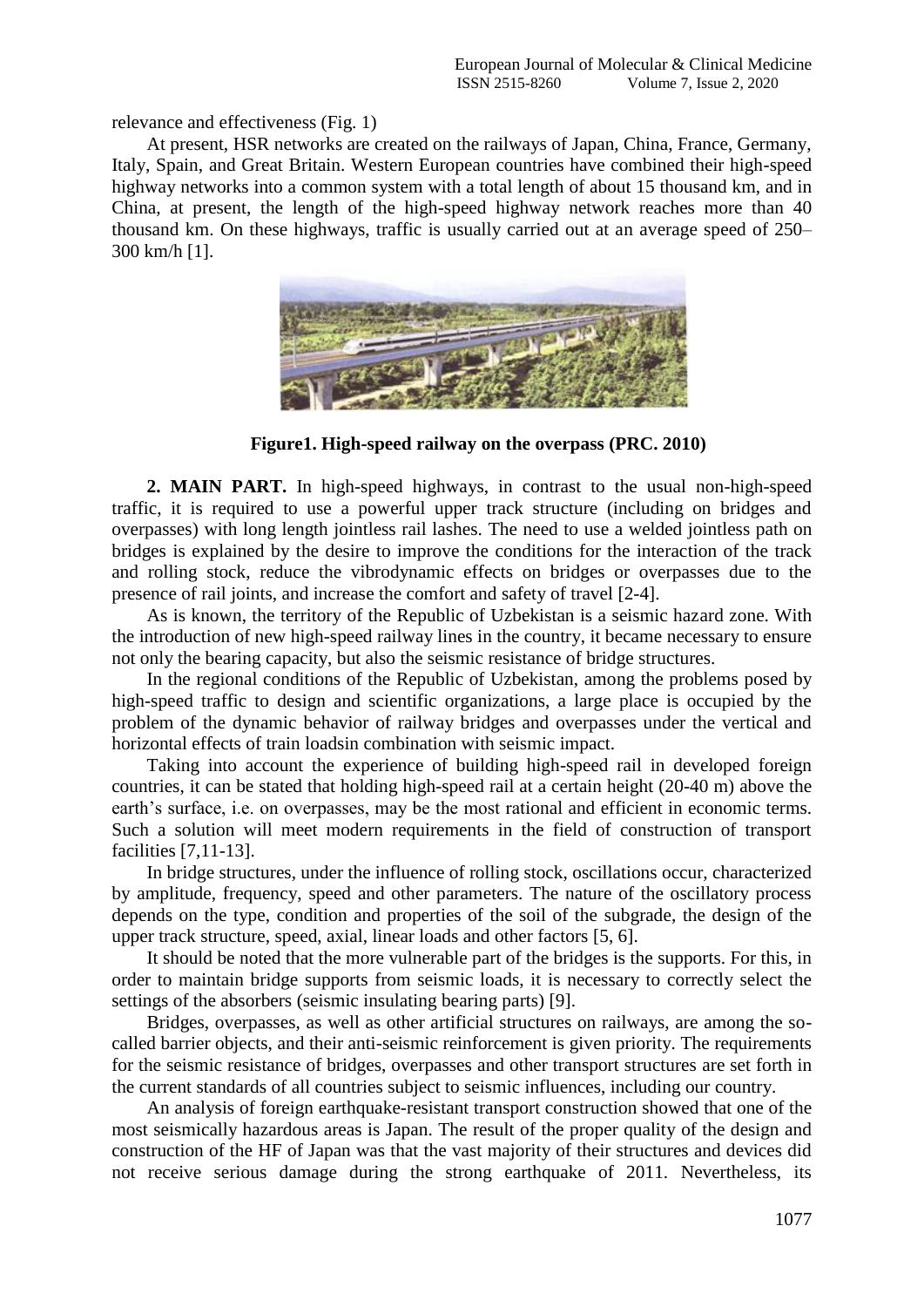consequences for high-speed highways were carefully studied. Based on the analysis, to date, Japan has developed new, more stringent standards for the design and construction of transport facilities on the high-speed rail.

In parallel with the tightening of design standards and improving the quality of construction in Japan, in recent years, measures have been taken to equip high-speed rolling stock and the HSR track complex with various devices designed to reduce the negative consequence scar derailment due to seismic shocks or other reasons.

One of the most important tasks in this situation is to keep the rolling stock within the rail gauge, to prevent it from reaching the oncoming path or overturning. At present, several designs of devices designed for this purpose have become widespread in Japan. one of them provides for the installation on steel axle boxes of wagons of wagons of steel safety, restrictive elbows (Fig. 2), which, in the event of a wheel pair coming off the rails, rest against the rail and do not allow the wheel pair to go beyond the sleepers (plates) [1].



**Figure 2. Safety, restrictive squares on the axle boxes of carriages of high-speed Japanese train cars/**

1-restrictive elbow; 2–rail; 3–wheel; 4–traction reducer on the axis of the wheel set; 5– axis of the wheel set; b–traction engine; 7–axle box



**Figure 3. Counter rails in the form of corners on the Japanese high-speed rail:**  $a$  – general view of the path; b – transverse section: 1 – rails: 2-wheel pair;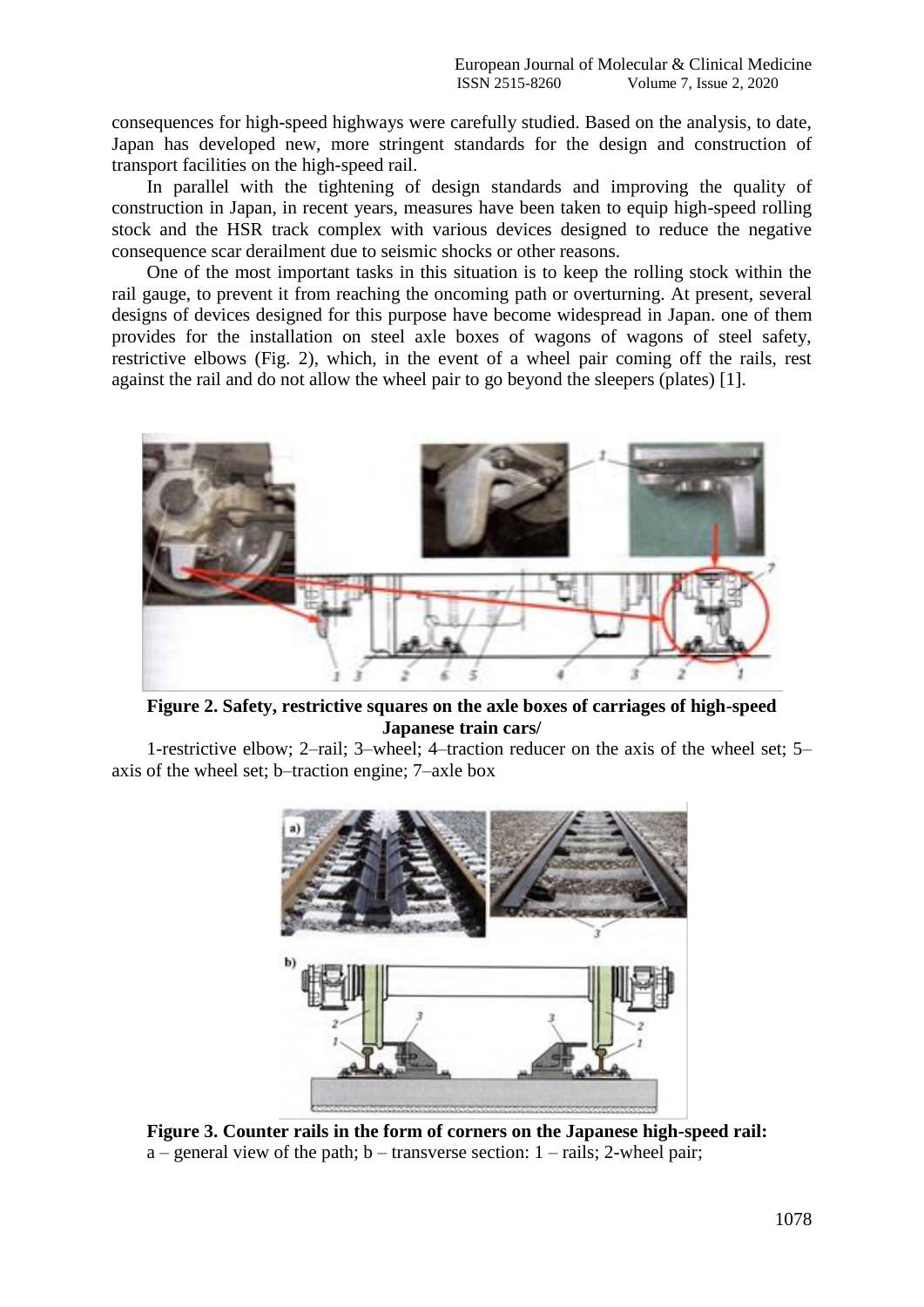3 - counter rails in the form of corners, reclining to the center during the performance of work on maintenance of the track

In some cases, counter rails, well known in world practice, are installed between the rails in the form of a longitudinal structure from a corner profile (Fig. 3), which prevent the wheel from rolling out onto the rail head. The descent of the rolling stock from the rails, its exit onto the oncoming track is a dangerous possible consequence of a seismic shock [1].

Currently operated high-speed and high-speed railway lines in the Republic of Uzbekistan combine conventional transportation, i.e. these highways are also used for nonhigh-speed freight and passenger trains (Fig. 4). This situation of railway networks does not meet the international standards set by the HSR. In this regard, the issue of designing and building a separate railway line is currently relevant (Fig. 5), intended only for high-speed traffic and located on reinforced concrete overpasses. Of course, the construction of this overpass should be designed taking into account the seismic conditions of the Republic of Uzbekistan, as well as taking into account the world experience in the field of earthquakeresistant transport construction [3-4,14-17].



**Figure 4. High-speed electric train "Afrosiyob" (Talgo, Spain)**

It is known that the consideration of seismic conditions in the design of the overpass structure consists in the development of optimal solutions for the structural elements of the overpass – supports and superstructures. In addition to them, the bearing parts that transmit static and dynamic loads to the supports, as well as the rolling stock that causes forced vibrations of the superstructures, participate in the work. This is the system that is subject to seismic impact. Therefore, it is very important and relevant to select the optimal parameters of the bearing parts intended to increase the seismic resistance of the overpass structure. In this regard, the developed methodology for selecting the optimal parameters of earthquakeproof bearing parts of bridges and overpasses on high-speed Railways is described below.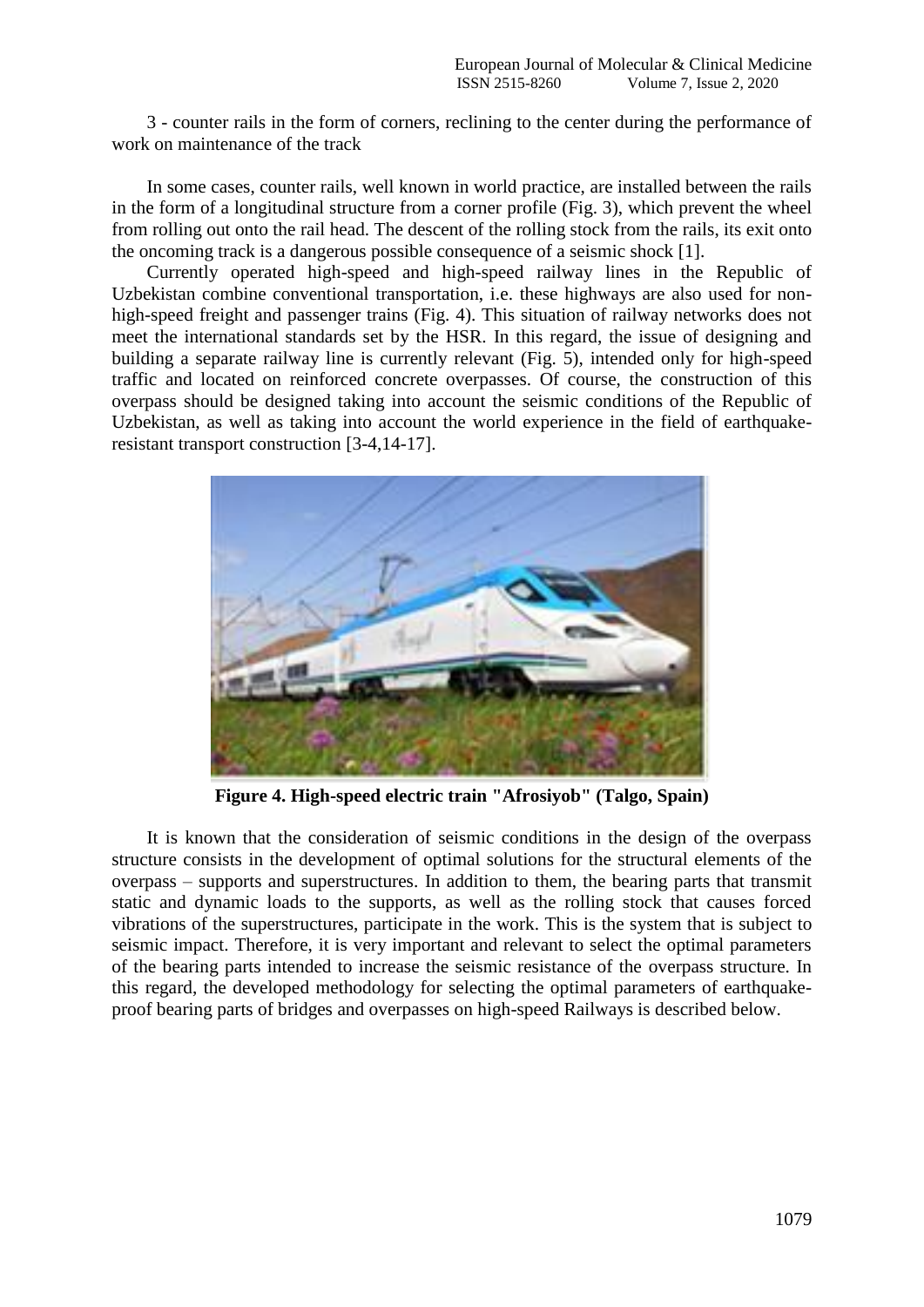

Tashkent- Samarqand – Karshi high-speed line (500 кm) Tashkent – Bukhara high-speed line (592 кm)

**3. METHOD OF SOLVING THE PROBLEM.** Considering the overpass as a single system "rolling stock-span - support" implies the need to analyze the work of not only the spans, but also the supports.

The new solution of the three – mass system problem presented in this article is a modification of the two-mass system. Currently, the three-mass system is the optimal solution for increasing the seismic resistance of transport structures using dynamic vibration dampers. It makes it possible to solve the problem of optimal selection of flexible connections, i.e. the selection of optimal characteristics of the system components ' stiffness. The proposed system is a new solution for dynamic damping of bridge support vibrations, where the damping mass is a superstructure located between two protective objects, i.e. supports and dampens their vibrations.

The three-mass system includes the abutments and the Central part, characterized in that each of the parts is combined into a separate temperature-continuous system, and the Central part is connected to the abutments by a malleable connection. In this case, the Central part does not have fixed bearing parts, and the rigidity of the flexible joints is selected according to the proposed method below. The design scheme of the three-mass system is shown in Fig. 6.



**Figure 6 - The design scheme of the three-mass system**

 $C_1$  – the rigidity of the support of the left abutment;  $C_2$  – rigidity of support of the right foundation;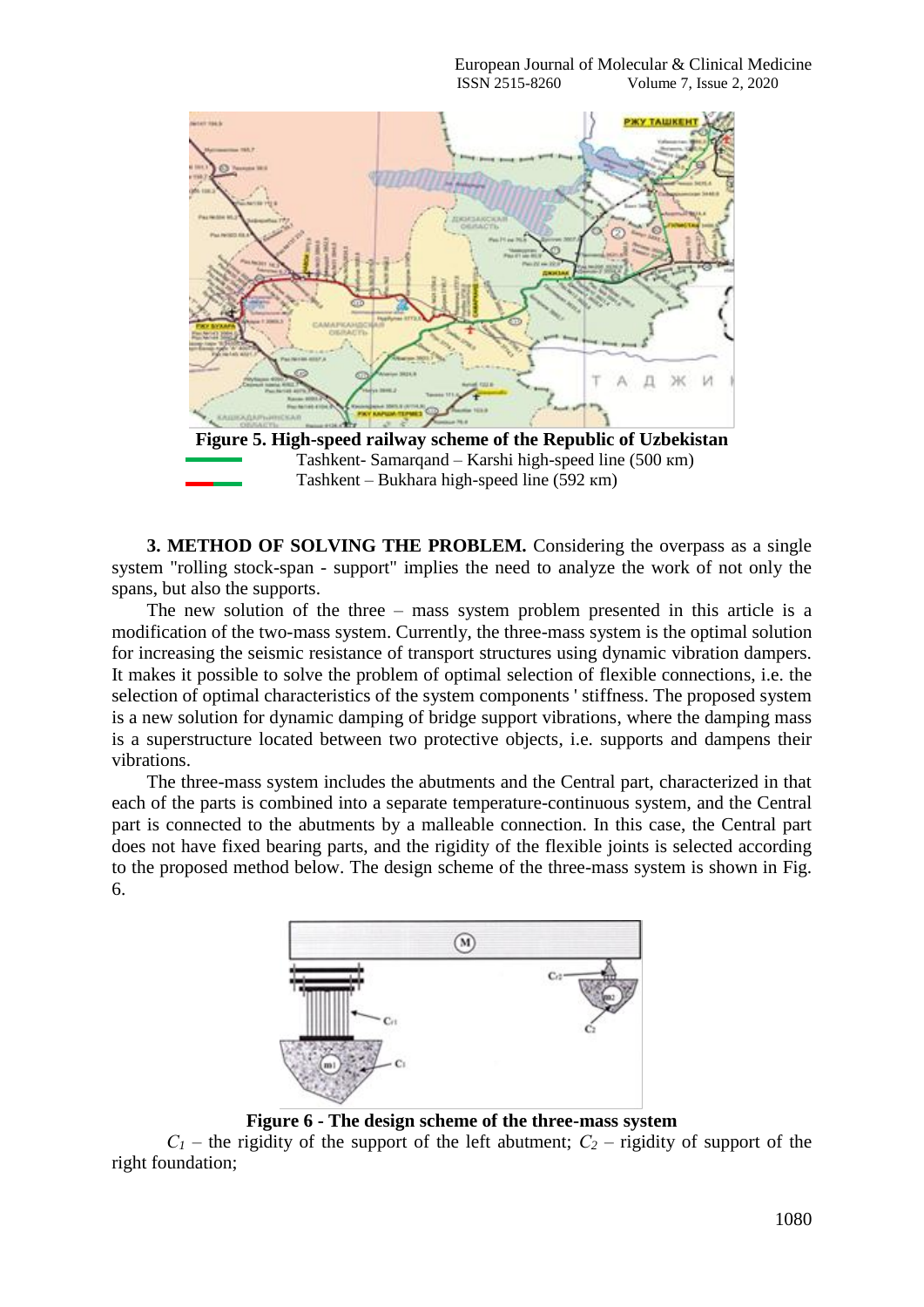$C_3$ ,  $C_2$  – respectively, the stiffness of the vibration damper; *m<sub>1</sub>* – is the mass of the left abutment;

 $m_2$  – mass of the right abutment;  $M$  – is the mass of the central part, i.e. the superstructure.

In the accepted notation, the diagonal matrix of masses of oscillations of the system takes the form

$$
M = \begin{bmatrix} M & 0 & 0 \\ 0 & m_1 & 0 \\ 0 & 0 & m_2 \end{bmatrix},
$$
 (1)

From the above mass scheme, we construct the stiffness matrix

$$
C = \begin{vmatrix} C_{21} + C_{22} & -C_{21} & -C_{22} \\ -C_{21} & C_1 + C_{21} & 0 \\ -C_{22} & 0 & C_2 + C_{22} \end{vmatrix};
$$
 (2)

From the above mass scheme, we construct the stiffness matrix

$$
\begin{cases}\n\ddot{q}_1 + (k_{c1}^2 + k_{c2}^2)q_1 - k_{c1}^2 q_2 - k_{2c}^2 q_3 = -\ddot{y}_o \\
\mu_1 \ddot{q}_2 - k_{c1}^2 q_1 + (k_1^2 + k_{c1}^2)q_2 = -\mu_1 \ddot{y}_o \\
\mu_2 \ddot{q}_3 - k_{c2}^2 q_1 + (k_2^2 + k_{c2}^2)q_3 = -\mu_2 \ddot{y}_o\n\end{cases}
$$
\n(3)

We denote the natural frequencies of the fundamental tone of the oscillations of the right and left abutment

$$
\frac{C_1}{m_1} = k_{10}^2; \qquad \frac{C_2}{m_2} = k_{20}^2; \qquad (4)
$$

And the natural frequencies of the damper of the central part are equal

$$
k_{e1}^2 = \frac{C_{e1}}{M}; \qquad k_{e2}^2 = \frac{C_{e2}}{M}; \qquad (5)
$$

In the formula (3) we replace  $k_1^2$  $k_1^2$  и  $k_2^2$  $k_2^2$  and, as follows

$$
k_1^2 = \frac{C_1}{M} = \frac{C_1}{m_1} \cdot \frac{m_1}{M} = k_{10}^2 \mu_1 ; \qquad k_2^2 = \frac{C_2}{M} = \frac{C_2}{m_2} \cdot \frac{m_2}{M} = k_{20}^2 \mu_1 ; \qquad (6)
$$

where,  $\mu_1 = \frac{m_1}{M}$ ;  $\mu_2 = \frac{m_2}{M}$  – mass ratio of inertia.

The setting of dynamic oscillation dampers is determined by the ratio of the natural frequencies of the main vibration tone of the dampener (superstructure) and the natural frequencies of the main vibration tone of the support (right and left abutment) [8-10]:

$$
\left(\frac{k_{21}}{k_{10}}\right) = f_1; \qquad \left(\frac{k_{22}}{k_{10}}\right) = f_2; \qquad (7)
$$

The solution for the three-mass system was found in dimensionless form, while the mass matrix and stiffness matrix are written as follows

$$
M = \begin{pmatrix} 1 & 0 & 0 \\ 0 & \mu_1 & 0 \\ 0 & 0 & \mu_2 \end{pmatrix} \qquad (8) \qquad R = \begin{pmatrix} f_1^2 + f_2^2 & -f_1^2 & -f_2^2 \\ -f_1^2 & \mu_1 + f_1^2 & 0 \\ -f_2^2 & 0 & \kappa^2 \cdot \mu_2 + f_2^2 \end{pmatrix} \qquad (9)
$$

We introduce a parameter  $\chi$  equal to the ratio of the natural frequencies of the Central part of the extinguisher: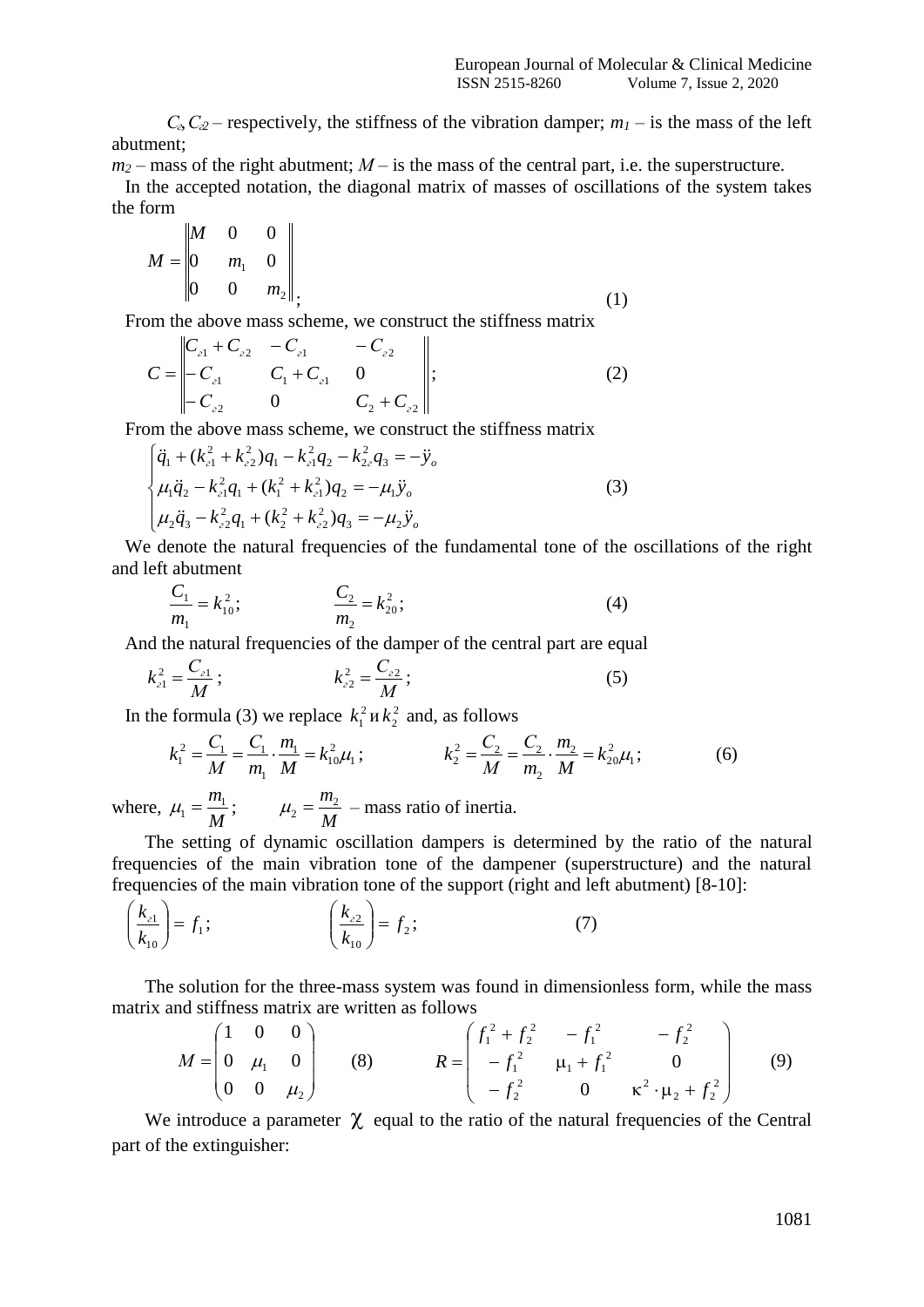European Journal of Molecular & Clinical Medicine ISSN 2515-8260 Volume 7, Issue 2, 2020

$$
\frac{k_{22}}{k_{21}} = \chi \qquad f_2 = \frac{k_{22}}{\omega} = \frac{k_{22}}{k_{21}} \cdot \frac{k_{21}}{\omega} = \chi \cdot f_1 \qquad (10)
$$

Using the parameter  $\chi$ , we bring system (9) to the form

$$
\begin{pmatrix} f_1^2 + \chi^2 f_1^2 - 1 & -f_1^2 & -\chi^2 f_1^2 \\ -f_1^2 & f_1^2 & 0 \\ -\chi^2 f_1^2 & 0 & \kappa^2 \mu_2 + \chi^2 f_1^2 - \mu_2 \end{pmatrix} = 0
$$
 (11)

When analyzing seismic vibrations of bridges, it becomes necessary to take into account damping parameters for each structural element.

In matrix form, the system of equations of vibration with damping takes the form

$$
\mathbf{M}\mathbf{H} + \mathbf{R}\mathbf{H} + \mathbf{B}\mathbf{H} = -\mathbf{M}\mathbf{\dot{Y}}_0, \tag{12}
$$

where,  $M = (m1, m2, ..., m_n)$  (is the diagonal inertia matrix, R is the stiffness matrix.

**H** – is the vector of generalized coordinates;  $\overline{\ddot{y}}_{0}$  – Is the vector of kinematic perturbations,  $\dddot{y}_0 = V_p \cdot \ddot{y}_0$ ;  $\ddot{y}_0$  -- acceleration of the base;

 $\mathbf{B}-\mathrm{is}$  a viscous damping matrix of the system composed of damping coefficients;  $b_{ij}$  ;

$$
V_p = \begin{pmatrix} 1 \\ 1 \\ 1 \end{pmatrix}
$$
 a vector of projections of effects on the directions of generalized

coordinates [2, 3].

The hysteresis damping matrix for the system in question is as follows

$$
\boldsymbol{B}_{c} = \begin{pmatrix} f_{1}^{2} \cdot \gamma_{1} + f_{2}^{2} \cdot \gamma_{2} & -f_{1}^{2} \cdot \gamma_{1} & -f_{2}^{2} \cdot \gamma_{2} \\ -f_{1}^{2} \cdot \gamma_{1} & \mu_{1} \cdot \gamma_{1} + f_{1}^{2} \cdot \gamma_{1} & 0 \\ -f_{2}^{2} \cdot \gamma_{2} & 0 & \kappa^{2} \cdot \mu_{2} \cdot \gamma_{2} + f_{2}^{2} \cdot \gamma_{2} \end{pmatrix}
$$
(13)

As a result of the solution, the author obtained the settings of the seismic protective bearing parts, which have the following form:

$$
f_1 = \sqrt{\frac{C_2^2 (C_2^2 m_1^2 - C_1^2 m_2^2)}{C_2^2 \cdot (C_2^2 m_1^2 - C_1^2 m_2^2 - MC_1^2 m_2)}}; \quad f_2 = \chi \sqrt{\frac{C_2^2 (C_2^2 m_1^2 - C_1^2 m_2^2)}{C_2^2 \cdot (C_2^2 m_1^2 - C_1^2 m_2^2 - MC_1^2 m_2)}} \quad (14)
$$

So, according to the formula (14), it is possible to determine the values of the settings of the dynamic vibration dampener of the left and right abutments and in accordance with them to select the stiffness characteristics of the elements of the three – mass system "rolling stocksuperstructure-support".

**CONCLUSIONS.** Reviewed in improving the earthquake resistance of viaducts for high speed railway lines, as well as the technique of selection of optimal parameters seismic bearing parts reference parts racks allows you to make the following conclusions:

1. The three-mass system is a new solution for dynamic damping of bridge support vibrations, where the damping mass is a superstructure located between two protective objects, i.e. supports and dampens their vibrations.

2. The three-mass system "rolling stock-superstructure-support" is the optimal solution in increasing the seismic resistance of transport structures, which makes it possible to solve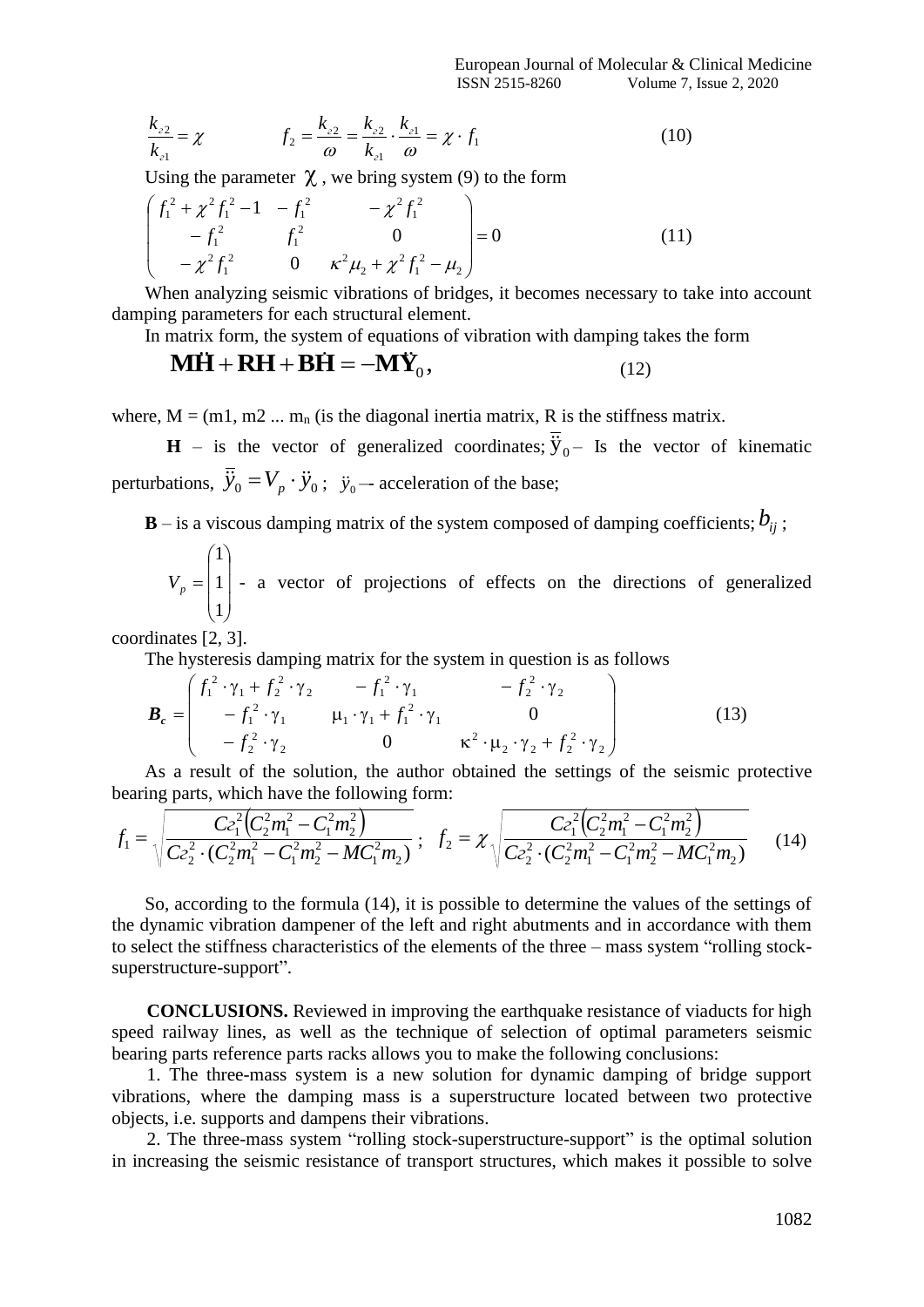the question of optimal selection of flexible connections, i.e., the selection of optimal characteristics of the stiffness of the components of the system.

3. The developed method of selecting the optimal parameters of earthquake-proof bearing parts of overpasses allows you to more accurately select the parameters of the bearing parts and optimize these parameters for stiffness and damping for use in the selection of dynamic vibration dampers of bridge supports.

4. The approach to solving the problem and making constructive decisions proposed in this article significantly increases the seismic stability of the structure, since the seismic load on the supports of bridges and overpasses on high-speed railway lines is reduced several times.

## **REFERENCES**

- [1] Kiselev I.P. and others. High-speed rail. General course: study guide. M.: SPSTU.  $2014 - 308$  p.
- [2] Abdukamilov Sh.Sh., Prokudin I.V. The study of the strength properties of sand dunes, perceiving vibrodynamic load // Bulletin TashIRE, Vol. 3 – Tashkent: TashIRE, 2011.
- [3] Salikhanov S.S. To the issue of the development trend of the bridge-building industry in Uzbekistan. "Actual issues of high-speed train traffic" TashIRE. December 21, 2012.
- [4] Ruziev R.V., Ismailov Kh.D., Mirakhmedov M.M., Lesov K.S. Prospects for high-speed and high-speed train traffic and the creation of a unified railway network in Uzbekistan. Sat materials of the scientific seminar "Actual issues of high-speed traffic" December 21, 2012 - Tashkent: TashIRE, 2012. – p.6-8.
- [5] Salikhanov S. Methodology for Calculating a Slab of a Bridge Web of Reinforced Tensile Concrete with Free Boundary Conditions. International Journal of Innovative Technology and Exploring Engineering (IJITEE) ISSN: 2278-3075, Volume-9. Issue-2, December 2019.
- [6] Salixanov S.S.. New Type of Road Bridge Riding Cloth Construction Using Self-Tensioning Concrete. International Journal of Advanced Research in Science, Engineering and Technology Vol. 6. – p. 11655-11660. Issue 11, November 2019.
- [7] Salikhanov S.S., Shermukhamedov U.Z. The construction of high-speed railways and their further development in the Republic of Uzbekistan // Bulletin TIRE, vol. 2/3. – Tashkent: TIRE, 2016. – pp. 55-57.
- [8] Shermuxamedov U.Z. Influence of dynamic oscillation dampers adjustment accuracy on the seismic resistance of bridges // TRANSPORT PROBLEMS 2014. Under the Honorary Patronage of the Silesian Governor and mayor of Katowice City. Poland. III INTERNATIONAL SYMPOSIUM OF YOUNG RESEARCHERS.
- [9] Shermuxamedov U.Z. Methods of antiseismic reinforcement of bridges // Problems of mechanics. Tashkent: Institute of mechanics and earthquake resistance of structures, Uzbekistan. Vol.2-3. – 2017. – pp. 87-88.
- [10] Shermuxamedov U.Z., Shaumarov S.S. Impact of configuration errors on the dynamic oscillation absorbers effectiveness of different masses on the seismic resistance of bridges // XXII International Scientific Conference on Advanced in Civil Engineering. Construction the formation of living environment 2019. April 18-21, Tashkent, Uzbekistan.
- [11] Adilhodzhayev A.I., Shipacheva E.V., Shaumarov S.S., Shermuxamedov U.Z., Kandokhorov S.I. Some Aspects of the Photo-Optical Method of Estimation Composition of Light Concrete // International Journal of Engineering and Advanced Technology (IJEAT). ISSN: 2249-8958, Volume-8 Issue-5, June 2019. – pp.1924-1927.
- [12] Adilhodzhayev A., Shaumarov S., Shipacheva E., Shermuhamedov U. New method for diagnostic of heat engineering and mechanical properties of cellular concrete //